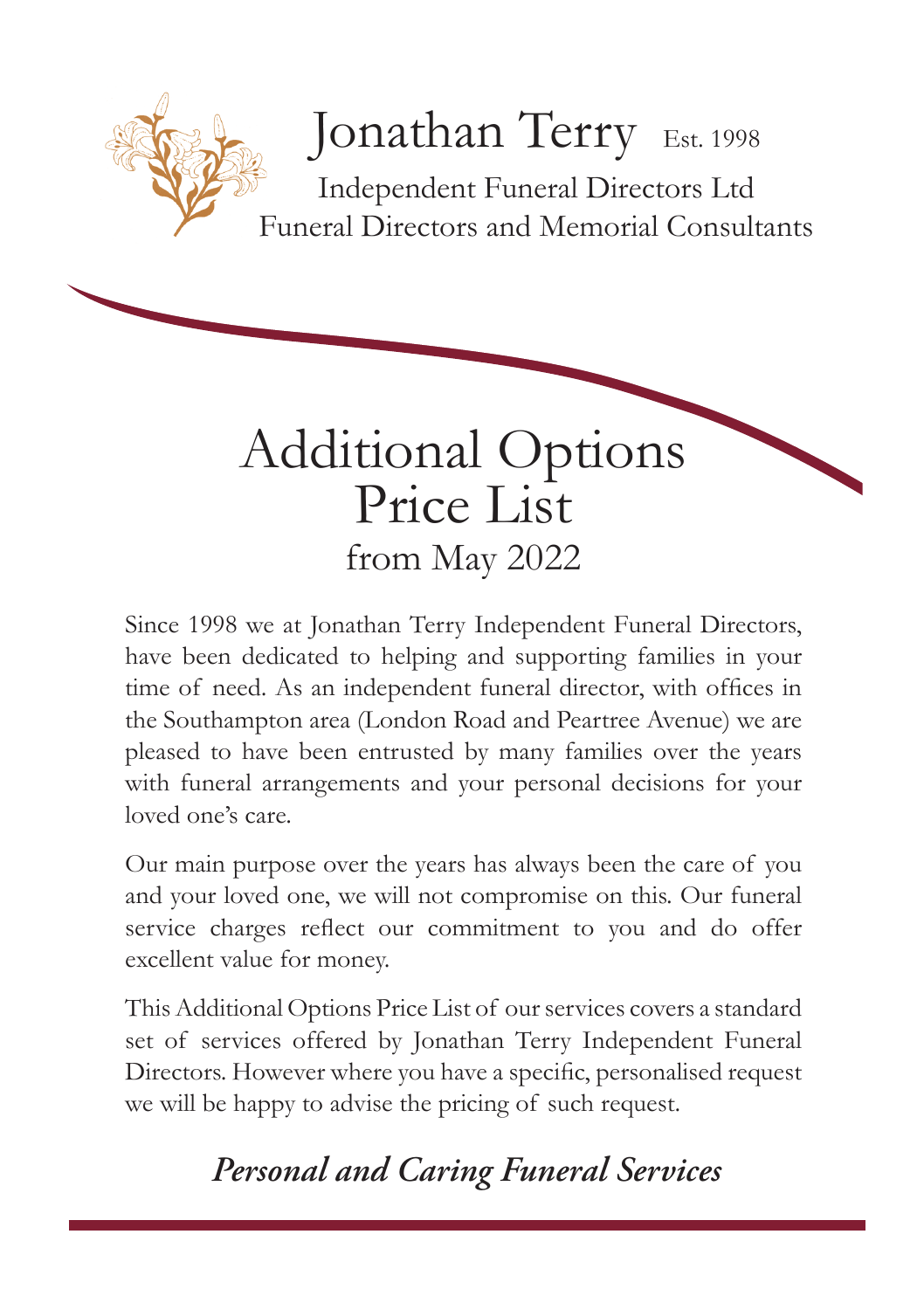## **The Funeral Expenses**

How is the cost of your funeral calculated?

- 1) The Professional Service Charge
- 2) The Care and presentation of your Loved One
- 3) The Removal Charge
- 4) The Vehicle Charge
- 5) The Coffin/Casket
- 6) Disbursements
- 7) Additional Funeral Service Charges

## **1) The Professional Service Charge**

Our emphasis is placed upon a personal and professional service and this charge is represented in our administration throughout the funeral and includes:

- Our personal 24-hour service.
- The personal attention of our qualified staff and funeral director to arrange and discuss the planning of the funeral arrangements. This is the meeting between you and one of our funeral directors to discuss the funeral arrangements. This will usually be at our office or in your own home. The meeting usually lasts about one hour.
- All arrangements and confirmations with clergy, cemetery, crematorium and all necessary documentation relating to the funeral service.
- Funeral Director and necessary staff to attend on the day of the funeral.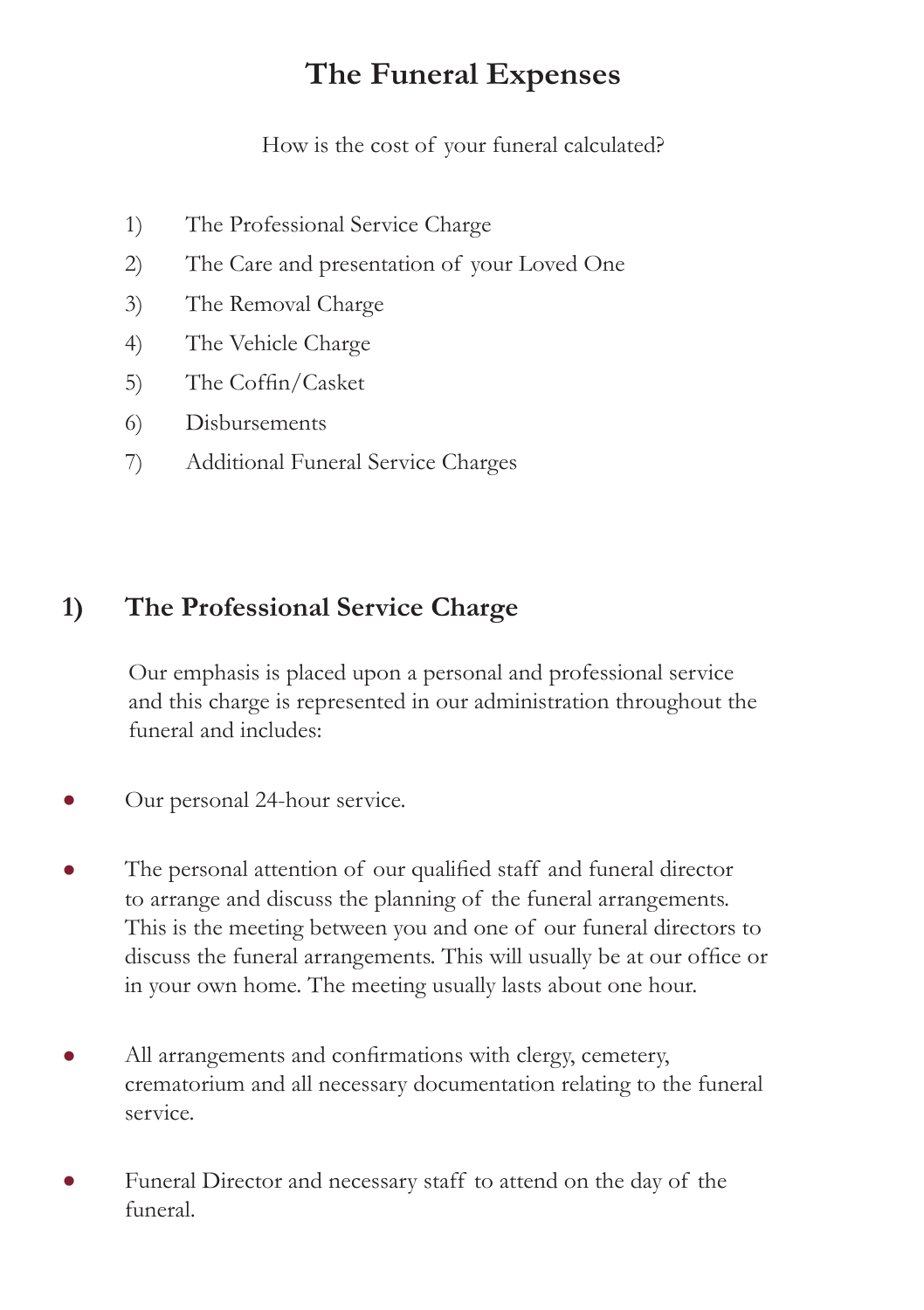- Advice and guidance on registration of a death.
- Liaising with the Coroner when necessary.
- Complete use of our facilities.
- Written confirmation of the funeral arrangements and estimate of costings.
- Managing all enquiries relating to the funeral.
- Insertion of press notices local or national if required, the cost of the notice will be added to the funeral account.
- Receipt, listing and distribution of charitable donations, when applicable.
- Receipt and care of floral tributes and to provide floral cards in a presentation folder after the funeral service.
- Advice with regards to religious protocol, selection of hymns and music.
- Payment of all fees and disbursements relating to the funeral service payment of honoraria and gratuities as required.
- Various flags, portable iPhone docking station, wheelchair, CD player when applicable. Placing of an online website for donations though Funeralguide.
- Distribution of flowers after the funeral service to a nursing/care home.
- After the funeral service advice on any matter which might be of concern to include invitation to our bereavement services at the White Lily Centre including one to one counselling, support groups, Christmas Remembrance service, Coffee mornings and Afternoon Teas.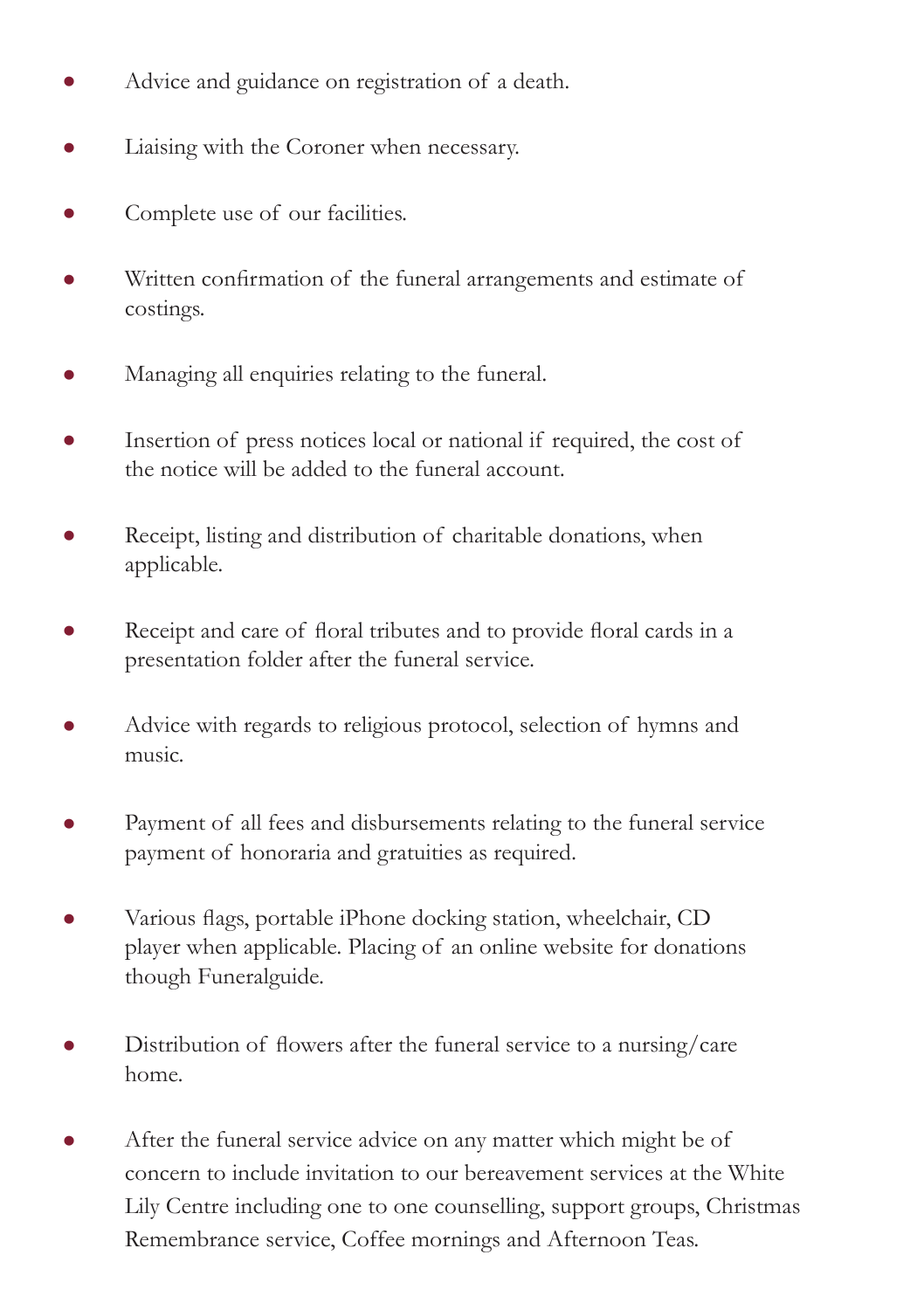## **1) Costings of the Professional Service Charge**

| $\bullet$ | The funeral service at the crematorium chapel, cemetery chapel<br>or a graveside burial service, including up to 4 bearers | $\angle 1050.00$ |
|-----------|----------------------------------------------------------------------------------------------------------------------------|------------------|
| $\bullet$ | The funeral service in your place of worship prior to<br>burial or Cremation, including up to 4 bearers                    | $\angle 1150.00$ |
|           | Additional 2 bearers when it is necessary to use 6 bearers<br>to carry the coffin                                          | f. 80.00         |
|           | Additional charge for a funeral to be held on a Saturday                                                                   | f. 400.00        |
|           | A full written estimate will be given at the funeral arrangements or                                                       |                  |

shortly afterwards to confirm our service charge. As each funeral is unique and individual, the professional service charge fee may differ for each funeral service we conduct.

## **2) The Care and Presentation of Your Loved One**

- The Care, preparation and presentation of your loved one and use of our cold room facilities.
- Taking your instructions on how your loved one is to be dressed, dressing in their own clothes or for us to provide a dressing shroud.  $\angle$  395.00
- **2a)** Hygienic treatment (embalming) of your loved one.  $\angle 140.00$

## **3) The Removal Charge**

This charge provides for the service of up to two members of staff to move your loved one from the place of death (within Hampshire) to our premises. The place of death may vary, and should there be a distance to travel we will always advise if any extra costs are necessary. Excess mileage is charged at  $f(1.50)$  per mile travelled.

To Convey your loved one into our care at any time  $\frac{1}{2}$  285.00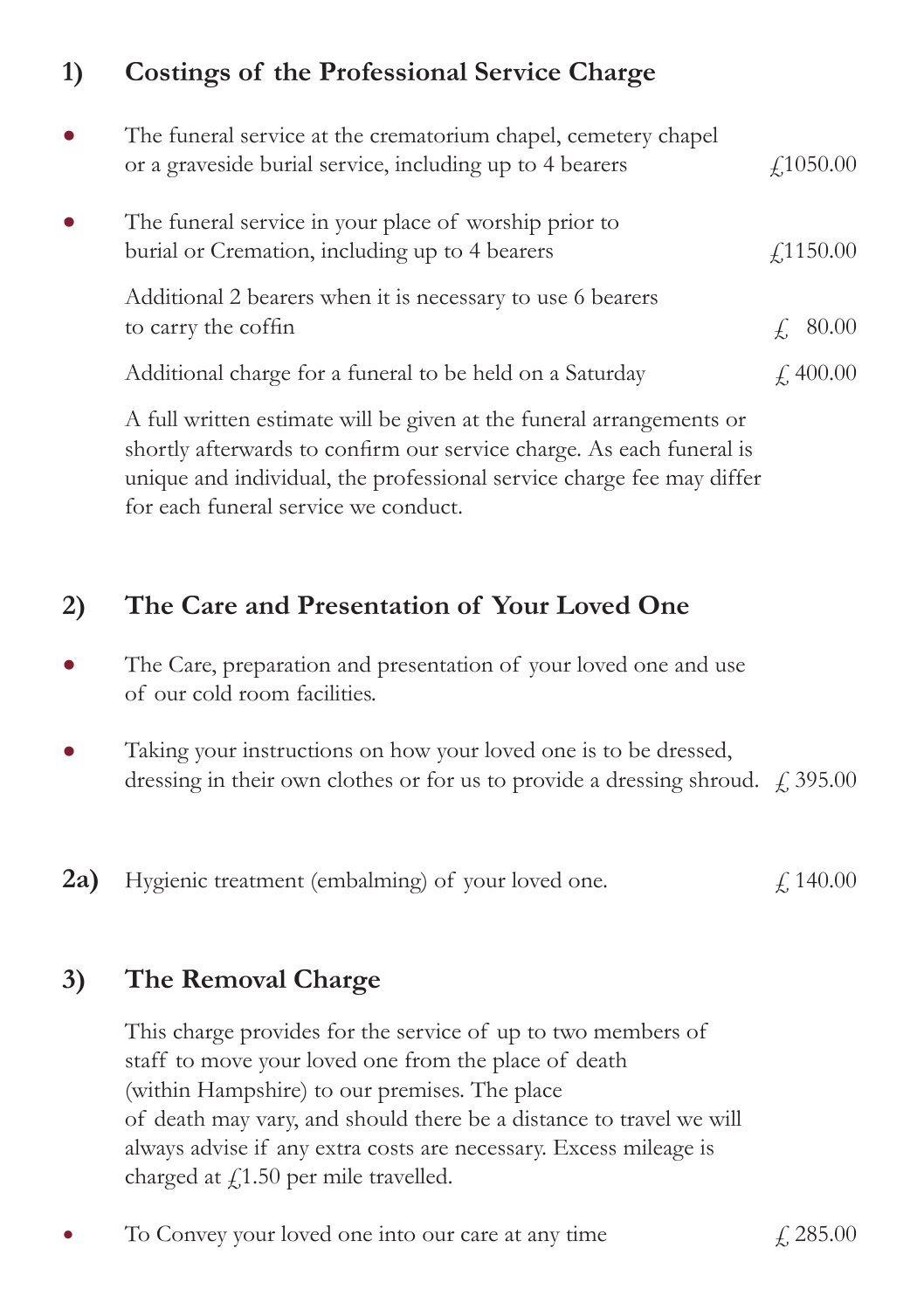## **4) The Vehicle Charge**

This charge represents the use of our Mercedes hearse and limousines. A traditional horse drawn hearse and carriages are available; we can also arrange grey or white vehicles, a selection of motor cycle hearses, a vintage lorry hearse, a Daimler DS420 hearse, a Rolls Royce hearse and limousines.

| $\bullet$ | Provision of our Mercedes hearse                                                                                             | $\angle 465.00$ |
|-----------|------------------------------------------------------------------------------------------------------------------------------|-----------------|
| $\bullet$ | Provision of a Mercedes limousine for 6 people<br>(7 people can be accommodated if one passenger<br>travels with the driver) | $\angle 250.00$ |
| $\bullet$ | Horse drawn hearse with two horses Black or White                                                                            | £900.00         |
| $\bullet$ | Support vehicle for a horse drawn funeral                                                                                    | $\angle 50.00$  |
|           | Provision of a Mercedes Saloon car to carry 4 people                                                                         | 4200.00         |

## **5) The Coffin**

Our clients are invited to select a type of coffin from our coffin and casket brochure for either burial or cremation.

We list the costings of the most traditional coffins for burial or cremation.

| Blenheim: A traditional veneered oak coffin fully fitted | $\neq$ 400.00                 |
|----------------------------------------------------------|-------------------------------|
| Buckingham: A traditional veneered mahogany coffin       | f. 425.00                     |
| Willow/Wicker Coffins                                    | from $\int$ , 700.00          |
| Barnard: A solid oak coffin                              | $\text{\textsterling}1100.00$ |
| Ashes caskets                                            | from $f$ , 100.00             |

We advise that this is only an example of costings, a full range of coffins and caskets are available.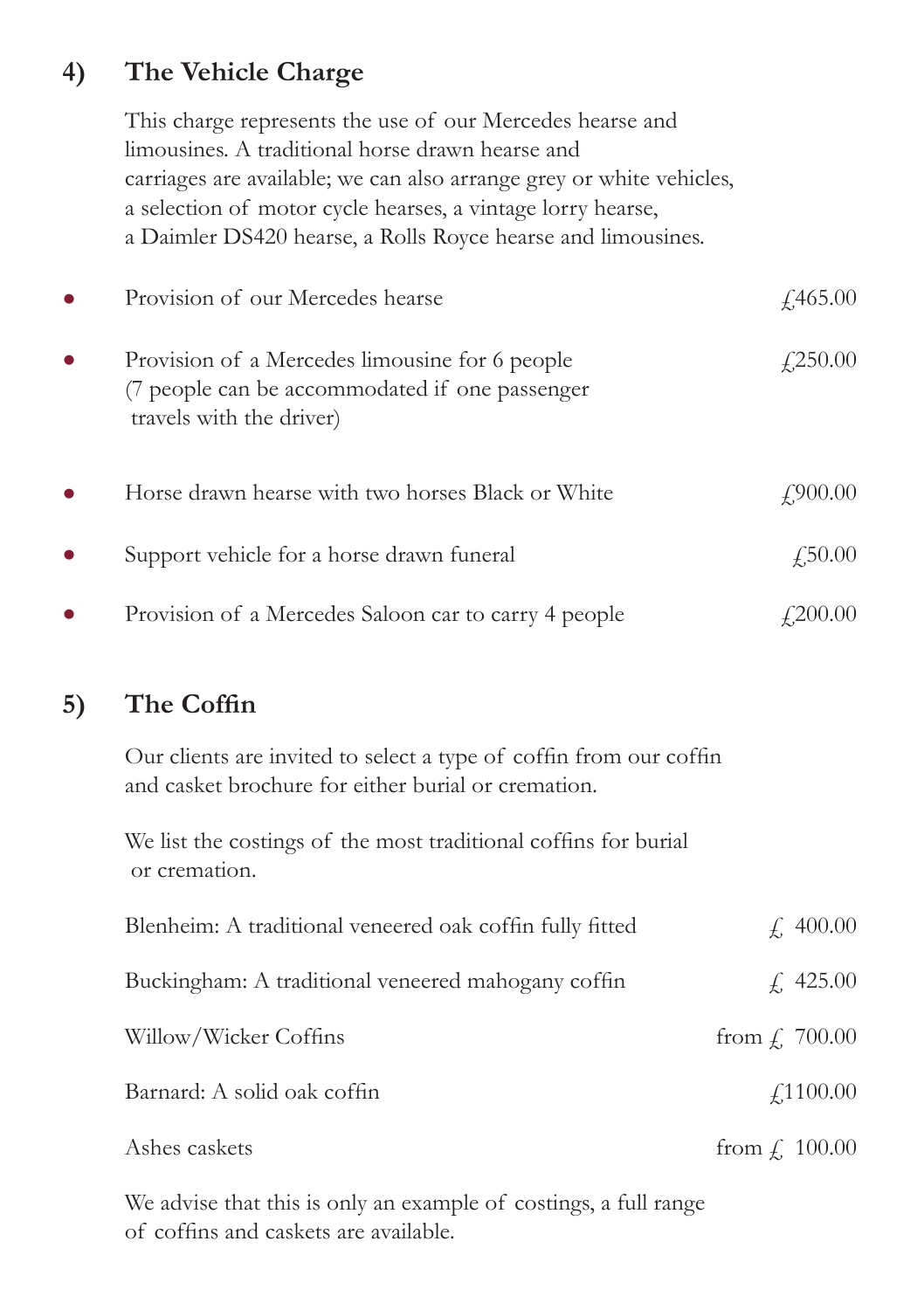## **6) The Disbursements from 1st June 2021**

Disbursements are items paid on your behalf for the funeral service to take place. We shall pay the necessary disbursements for items such as church, cemetery, crematorium minister's fees, doctors' fees, press announcements, floral tributes etc. These items will then be itemised separately on the funeral account. **Disbursement fees are payable before the funeral service takes place.**

#### **Southampton Crematorium**

| Adult cremation fee (45 minute slot - 30 minute chapel service)           | $\sqrt{.895.00}$ |
|---------------------------------------------------------------------------|------------------|
| Double service time                                                       | $\sqrt{235.00}$  |
| Early morning service (reduced service time)                              | $\sqrt{575.00}$  |
| Times of 9.00am, 9.30am, 4.00 p.m. - East Chapel                          |                  |
| Organist fee $\ell$ 80.00 Tribute Screen (up to 25 pictures) $\ell$ 80.00 |                  |
| CD of service $f60.00$ DVD of Service $f60.00$<br>Webcast $\neq$ 80.00    |                  |
| Halo Photograph No charge                                                 |                  |

#### **Wessex Vale Crematorium**

Adult cremation fee (45 minute slot with 30 minute chapel service)  $\int$  (1015.00 Double service time (45 minute slot with 30 minute chapel service)  $\text{\textsterling}380.00$ Early morning service time of 9am or 9.30am (30 min service time)  $\neq$  630.00 DVD, Blu-ray or USB of service  $f<sub>1</sub>60.00$  Webcast  $f<sub>1</sub>60.00$ Tribute Screen (up to 25 pictures)  $\angle$  (80.00 (additional photographs above 25)  $\angle$  25.00 Single hold photo  $f(20.00)$  Family made tribute  $f(20.00)$ Halo Photograph No charge

#### **Test Valley Crematorium**

| Adult cremation fee (45 minute slot with 30 minute chapel service) $\int$ (1015.00 |                 |
|------------------------------------------------------------------------------------|-----------------|
| Organist Fee                                                                       | f. 80.00        |
| Double service time (45 minute slot with 30 minute chapel service)                 | 4380.00         |
| Early morning service 9.00am or 9.30am                                             | $\sqrt{630.00}$ |
| Media services are the same fees as Wessex Vale Crematorium                        |                 |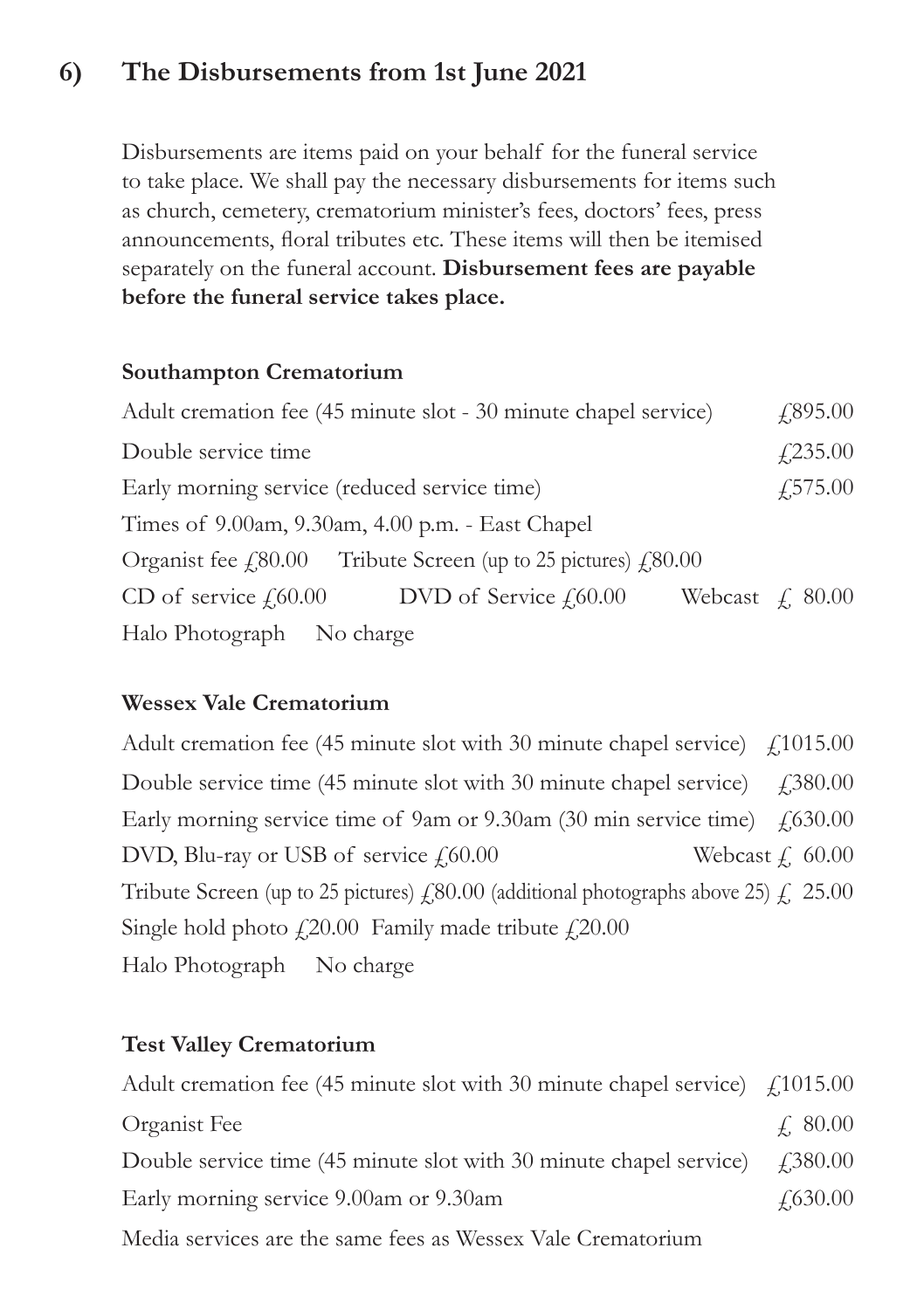| Doctors' fees                                                                                                                                              |                                   |
|------------------------------------------------------------------------------------------------------------------------------------------------------------|-----------------------------------|
| Doctors' fee for completion of cremation certificate                                                                                                       | £,82.00                           |
|                                                                                                                                                            |                                   |
| Clergy/Celebrant fees                                                                                                                                      |                                   |
| Clergy/Celebrant fees range from $f(206.00)$ plus travel $f(25.00)$                                                                                        | from $\text{\textsterling}231.00$ |
| Service in church each Church will charge different fees                                                                                                   | $f$ , TBA                         |
| Clergy fee for attendance at an Interment of Ashes                                                                                                         | f, 40.00                          |
|                                                                                                                                                            |                                   |
| Southampton City Council - Burial Fees                                                                                                                     |                                   |
| Double Fees will apply for Non Residents                                                                                                                   |                                   |
| Exclusive right of burial for 30 years                                                                                                                     | £968.00                           |
| Interment Fee - New graves only                                                                                                                            |                                   |
| Single Grave $\text{\textsterling}710.00$ Double $\text{\textsterling}890.00$ Triple $\text{\textsterling}1020.00$ Quadruple $\text{\textsterling}1140.00$ |                                   |
| Interment Fee - Reopen graves                                                                                                                              |                                   |
| Single Grace £780.00 Double £970.00 Triple/Quadruple £POA                                                                                                  |                                   |
| Interment of cremated remains                                                                                                                              | £270.00                           |
| Grave selection                                                                                                                                            | f, 60.00                          |
| Use of cemetery Chapel                                                                                                                                     | £,100.00                          |
| An ashes grave Purchase fee £615.00 Interment £270.00                                                                                                      | £714.00                           |

#### **Other burial grounds and Cemeteries**

We can arrange burial's in any other cemetery and will advise of the cost as requested, we do advise if the deceased is a non-resident of a parish or a local authority double fees may apply.

### **Churchyard burial fees**

| Burial in churchyard following service in church           | $\angle 331.00$ |
|------------------------------------------------------------|-----------------|
| Burial in churchyard on a separate occasion                | $\angle 360.00$ |
| Burial of cremated remains in churchyard                   | $\angle 172.00$ |
| (NB some churchyards will add a digging fee for the grave) |                 |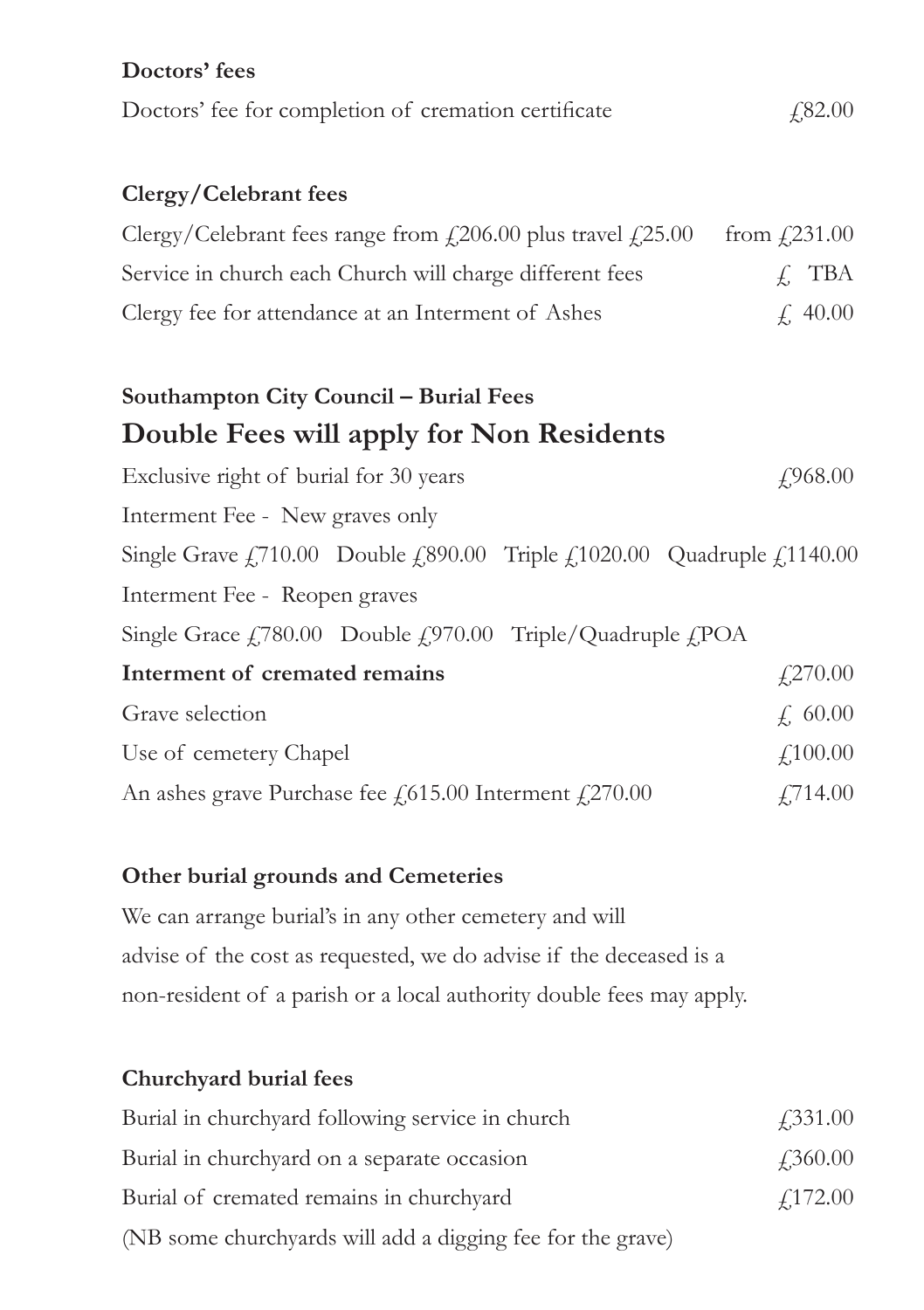| Gravediggers fees (Additional fees may apply for grave shuttering) |                    |  |  |
|--------------------------------------------------------------------|--------------------|--|--|
| To dig a full size adult grave double depth                        | $\sqrt{650.00}$    |  |  |
| To dig a full adult grave single depth                             | $\sqrt{550.00}$    |  |  |
| An additional charge may apply for grave shuttering                |                    |  |  |
| To dig an ashes grave                                              | $\angle 100.00$    |  |  |
|                                                                    |                    |  |  |
|                                                                    |                    |  |  |
| <b>Memorial Masons charges</b>                                     |                    |  |  |
| To remove and refix a headstone                                    | $f_{\rm s}$ 500.00 |  |  |
| To remove and refix a headstone and kerbset                        | f.700.00           |  |  |
| To remove and refix a cremation memorial 1'10' x 1'10"             | $\angle 300.00$    |  |  |

| To remove and refix a cremation tablet up to 18"x12" |  | f, 140.00 |
|------------------------------------------------------|--|-----------|

## **Sundries**

| Organist:                   | from $\int$ , 80.00   |
|-----------------------------|-----------------------|
| Soloist:                    | from $f(200.00)$      |
| Highland Piper:             | from $f$ 150.00       |
| Bugler:                     | from $f$ 150.00       |
| Dove's release: each dove   | $\neq$ 25.00          |
| Scatter Urns/Tube: Keepsake | V. Small $fi$ , 10.00 |
|                             | Small $\int$ , 15.00  |
|                             | Medium $f$ , 30.00    |
|                             | Large $f$ , 45.00     |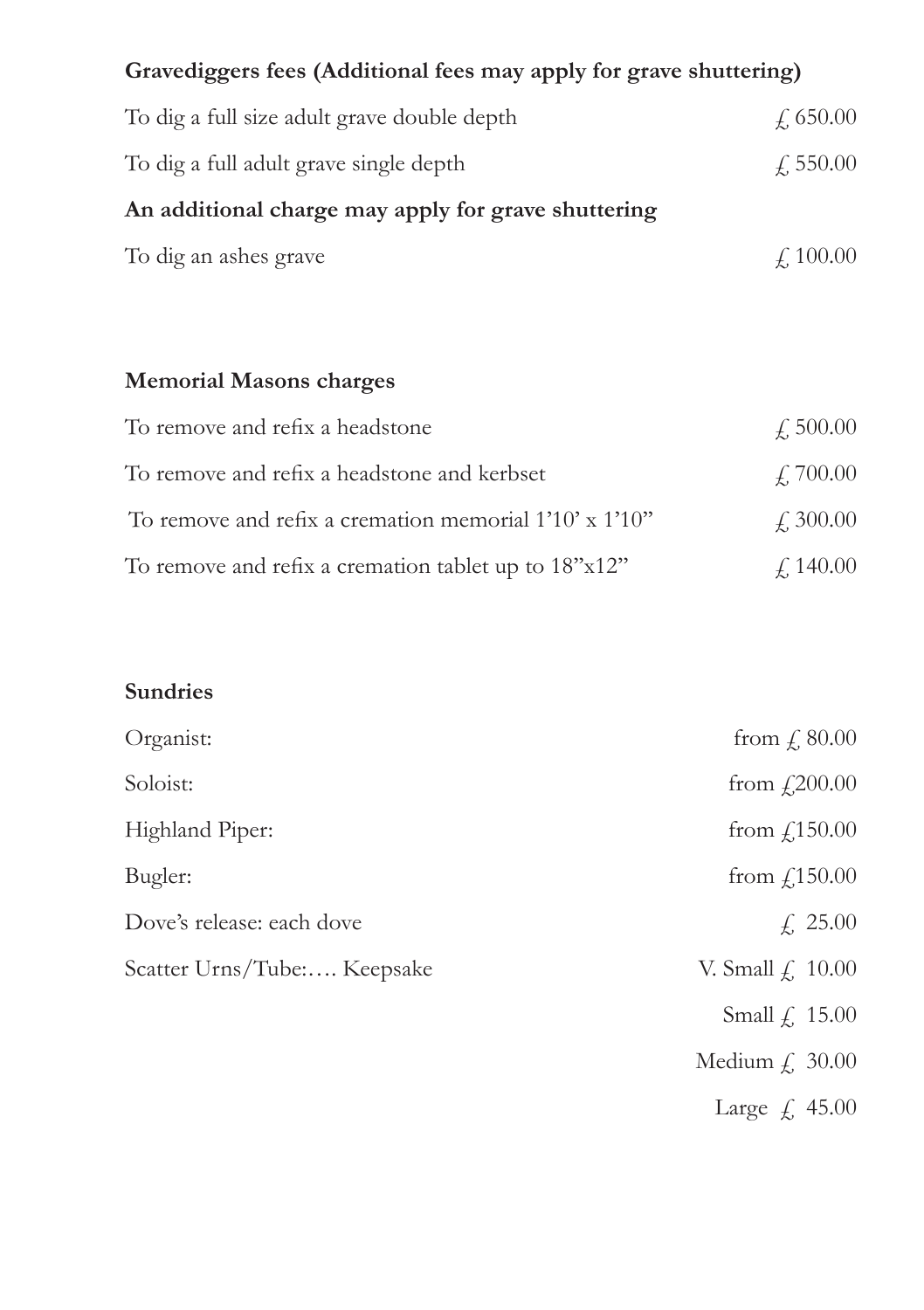## **7) Additional Funeral Service Charges**

This charge represents the funeral directors' charges outside the normal services.

| The provision of an ashes casket for cremated remains                                                                                                                                                                                                                                                 | from $f$ , 100.00                                                                |
|-------------------------------------------------------------------------------------------------------------------------------------------------------------------------------------------------------------------------------------------------------------------------------------------------------|----------------------------------------------------------------------------------|
| Arranging and attending the interment of ashes                                                                                                                                                                                                                                                        | $\neq$ , 80.00                                                                   |
| Preparation of cremation grave                                                                                                                                                                                                                                                                        | $\text{\textsterling}100.00$                                                     |
| Reception into church before a funeral service with a hearse,<br>four bearers and funeral director Monday to Friday 8.00am to 4.30pm $f_1$ 150.00<br>At all other times                                                                                                                               | £250.00                                                                          |
| To take deceased home (Charges as above)                                                                                                                                                                                                                                                              |                                                                                  |
| Printed orders of service                                                                                                                                                                                                                                                                             | up to 50 copies $\angle 115.00$<br>up to 100 copies $\text{\textsterling}190.00$ |
| The orders of service prices are based upon service booklets up<br>to 12 pages with your choice of design from our Remembrance<br>Stationery Brochure, including one montage of up to 8<br>photographs, if required and does not include bespoke designs.<br>You may also view the proof at any time. |                                                                                  |
| Memorial stationery<br>Funeral Mass cards, thank you cards picture cards<br>Please see our Remembrance Stationery Price List for further details                                                                                                                                                      | $f$ , POA                                                                        |
| Repatriation                                                                                                                                                                                                                                                                                          |                                                                                  |
| To arrange the repatriation of a loved one to the country of choice, $\text{\textsterling}1300.00$<br>our services to include the full repatriation, arranging all necessary<br>paperwork, hygienic treatment, liaison with the air transport company.                                                |                                                                                  |

| A coffin suitable for air transportation, zinc lined | f: 800.00    |
|------------------------------------------------------|--------------|
| Air fare                                             | $\angle$ POA |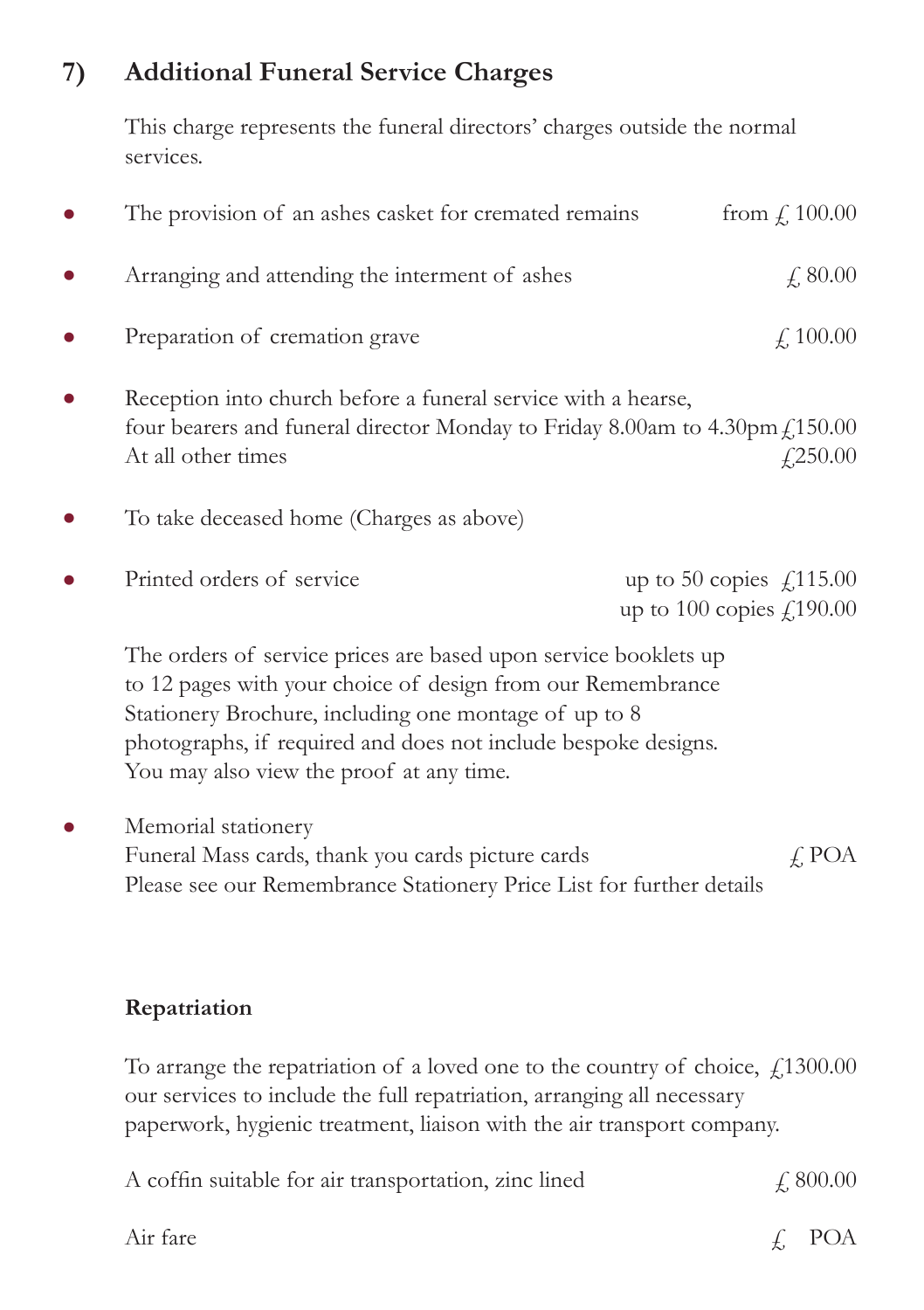#### **The Low-Cost Cremation or Burial Service**

In accordance with our membership of SAIF (the Society of Allied and Independent Funeral Directors) we offer basic low-cost funeral service. This service will include our professional services, a local removal of the deceased to our premises in office hours. A basic coffin, a hearse and 4 bearers.

The Day and time of funeral to be advised by the funeral director and the availability at the selected crematorium. The cremation service will be a 30 minute service time. Disbursement fees must be paid in advance.

| Total cost                       | $(1850.00 + \text{Disbursements (Third Party Costs})$           |                 |
|----------------------------------|-----------------------------------------------------------------|-----------------|
| Additional 2 bearers if required |                                                                 | $\neq$ 80.00    |
|                                  | You may wish to add to the low cost funeral service a Limousine | $\angle 250.00$ |
| Embalming                        |                                                                 | f140.00         |

#### **Simply Cremation**

Sometimes, either for financial reasons or personal preference, a simpler option may be preferred rather than the more traditional funeral. Therefore, we offer a service called simply cremation. Please note there will be no formal funeral service. 8 mourners maybe in attendance to witness the committal at Wessex Vale or Test Valley crematorium.

#### **The cost of simply cremation:**

| Non-Attendance at Wessex Vale Crematorium                                                                                        | from $f_{1150.00}$   |  |  |
|----------------------------------------------------------------------------------------------------------------------------------|----------------------|--|--|
| Attendance of up to 8 Mourners at Wessex Vale or Test Valley<br>Crematorium only to witness the committal for 10 minutes where a |                      |  |  |
| piece of music is played. Times available $9.00$ am or $9.15$ am from $\textbf{\textsterling}1350.00$                            |                      |  |  |
| Non-Attendance at Southampton Crematorium                                                                                        | from $f_{12}1250.00$ |  |  |
| Additional costs may apply                                                                                                       |                      |  |  |
| Doctors' fee for cremation certificate                                                                                           | f. 82.00             |  |  |
| Out of office collection from 5pm until 8.30am                                                                                   | $\neq$ , 285.00      |  |  |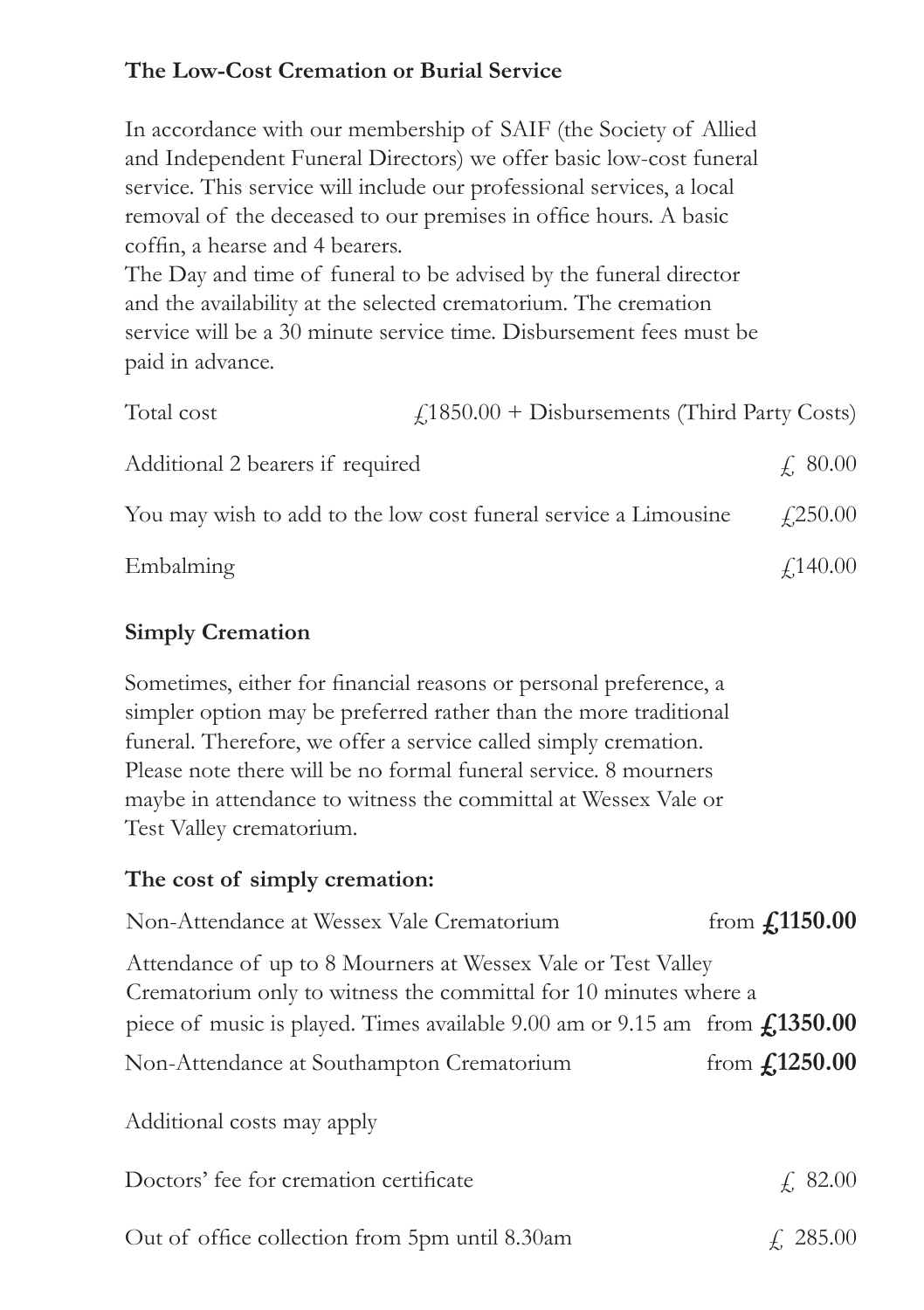## **The Funeral Costings**

*We have listed an estimate form so you may add all the items together to give an idea of the funeral costings*

#### **The Funeral Directors Services (Cremation/Burial)**

| Professional Service Charge                 |    | Ł,      |
|---------------------------------------------|----|---------|
| Two Additional Bearers if required          |    | £,      |
| The Care and presentation of your loved one |    | £,      |
| The Removal Charge                          |    | £,      |
| The Hearse                                  |    | £,      |
| The Limousine                               |    | £,      |
| The Coffin/Casket                           |    | £,      |
| The Ashes Casket                            |    | £,      |
| <b>Additional Services</b>                  |    | £,      |
|                                             |    |         |
| .                                           |    |         |
| Total FD expenses                           |    | .<br>£, |
| <b>Disbursements</b>                        |    |         |
| Cremation fee                               | £, |         |
| Church Service fee                          | £, |         |
| Minister fee                                | £, |         |
| Doctors' fees                               | £, |         |
| Organist fees                               | £, |         |
| Cemetery fees                               | £, |         |
| Purchase of grave                           | £  |         |
| Interment fee                               | £, |         |
| .                                           |    |         |
| .                                           |    |         |
| .                                           |    |         |
| Total Disb.                                 | .  |         |
|                                             | £, | £,      |
|                                             |    |         |
|                                             |    |         |

………….

Estimate of Costings **£**